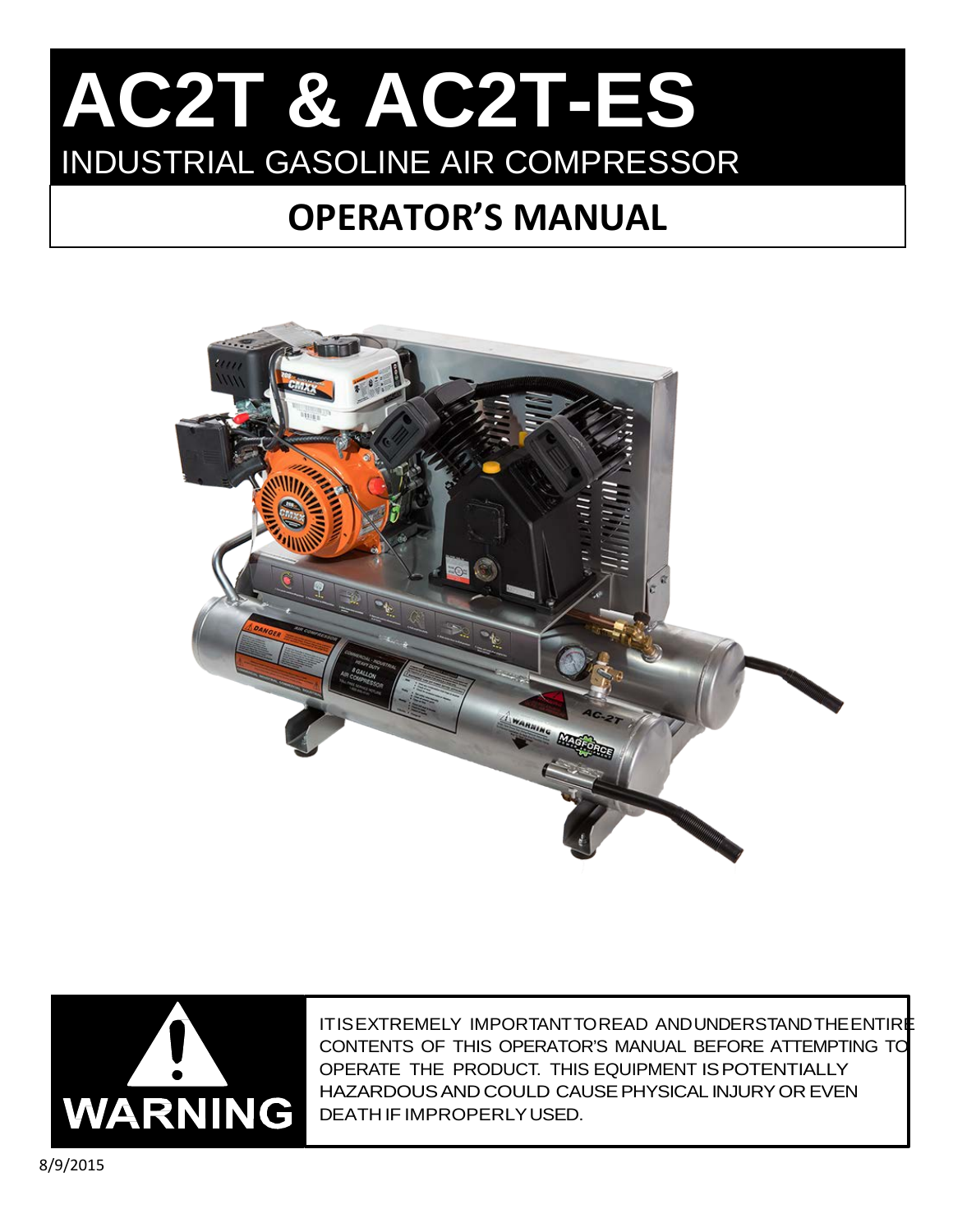# **A WARNING A**

## **DO NOT OPERATE EQUIPMENT UNTIL READING & UNDERSTANDING OPERATOR'S MANUAL!**

## TABLE OF CONTENTS

| Safety.  |  |
|----------|--|
|          |  |
|          |  |
| Warranty |  |

## **IMPORTANT WARNING SYMBOLS**



! DANGER **NEVER WELD OR DRILL A TANK**

Indicates a hazard which, if not avoided, could result in minor or moderate injury.

Never attempt to repair a damaged tank. Any modification on a tank such as welding or drilling will weaken the tank - which may result in rupture or explosion. Only replace worn or damaged tanks!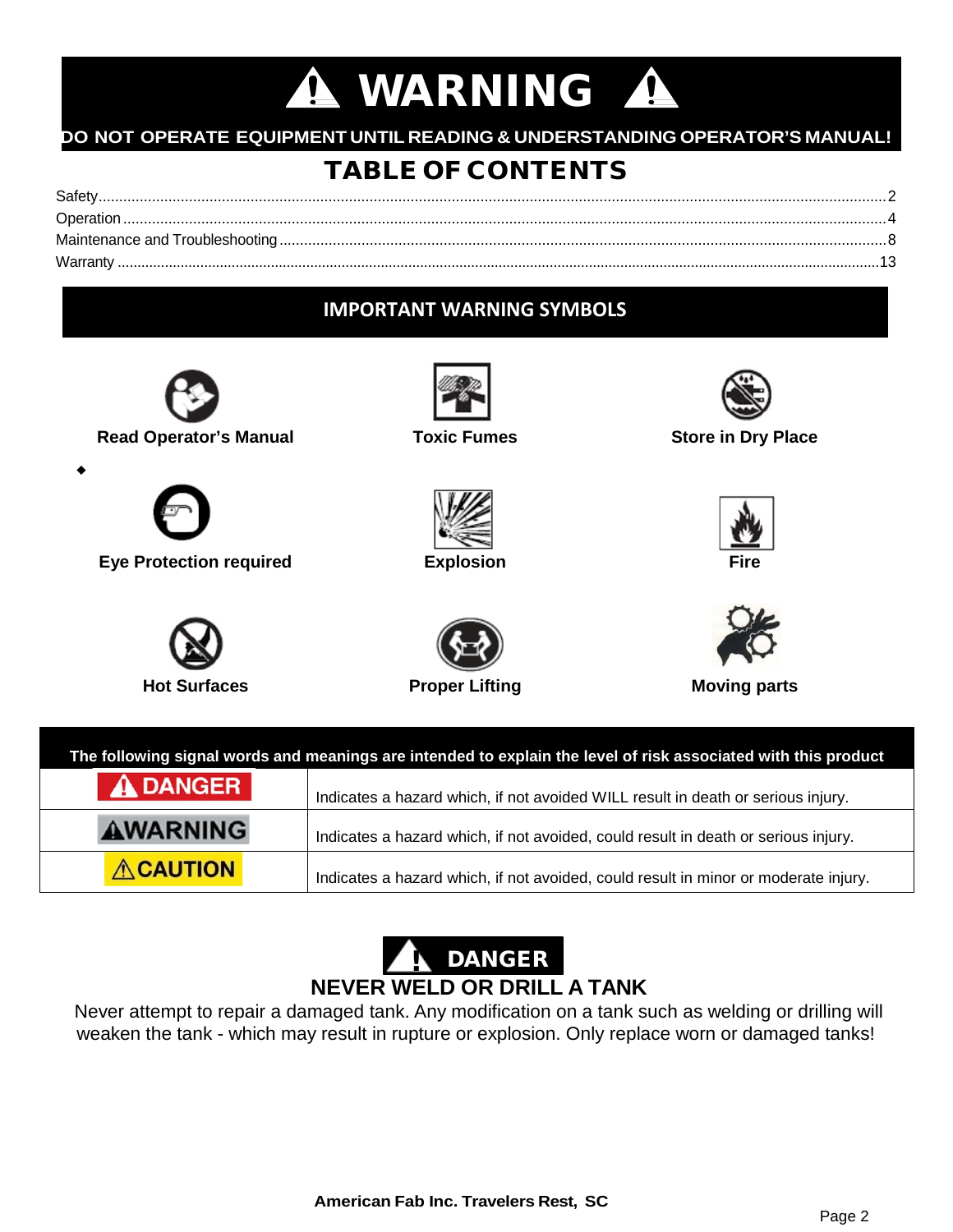## IMPORTANT SAFETY INFORMATION

MANUFACTURER SHALL NOT BE RESPONSIBLE FOR ANY CONSEQUENCES RESULTING FROM IMPROPER USE OF THIS EQUIPMENT. THE OPERATOR IS REQUIRED TO READ THE ENTIRE CONTENTS OF THIS MANUAL BEFORE ATTEMPTING TO OPERATE THE UNIT. IF THE OPERATOR DOES NOT COMPLETELY UNDERSTAND THE INSTRUCTIONS AND ALL OF THE HAZARDS OF OPERATING THIS UNIT AFTER READING THIS MANUAL, OPERATOR MUST CALL THE FACTORY TO ANSWER THESE QUESTIONS TO OPERATOR'S COMPLETE SATISFACTION BEFORE PROCEEDING.

- READ AND COMPLETELY UNDERSTAND ENTIRE CONTENTS OF THIS OPERATOR'S MANUAL AND BECOME FAMILIAR WITH THE UNIT BEFORE ATTEMPTINGTOSTART USINGTHISEQUIPMENT!ITIS YOUR RESPONSIBILITYTO KNOW ITSAPPLICATIONS, LIMITATIONS, AND HAZARDS! CALL THE FACTORY WITH ANY QUESTIONS.
- A MINIMUM OF THREE (3) FEET OF CLEARANCE ON ALL SIDES IS REQUIRED.
- THIS UNIT IS ONLY TO BE USED FOR ITS INTENDED PURPOSE, ANY OTHER APPLICATIONS COULD VOID WARRANTY.
- USER ACCEPTS RESPONSIBILITY FOR INJURIES AND/OR DAMAGE RESULTING FROM OTHER APPLICATIONS.
- INSPECT UNIT PRIOR TO USE FOR ANY UNSAFE CONDITIONS.
- FOLLOW ALL CODES FOR THE SAFE OPERATION OF THIS EQUIPMENT, BOTH LOCAL AND FEDERAL
- ONLY PEOPLE THAT ARE WELL ACQUAINTED WITH THE RULES OF SAFE OPERATION SHOULD USE THE GENERATOR.
- KEEP CHILDREN AWAY FROM THE UNIT.
- WEAR SAFETY GLASSES AND HEARING PROTECTION.
- DO NOT STAND ON THE UNIT OR ATTEMPT TO USE IT AS A HAND HOLD.
- REPLACEORREPAIRANYDEFECTIVEPARTS BEFORE USING.
- DONOTFILLFUEL TANKIFENGINEIS HOT.
- THEENGINEGOVERNORISPRESET.DONOT TAMPER WITH THE SETTING. EXCESSIVELY FAST SPEEDS WILL SEVERELY SHORTEN THE LIFE OF THE ENGINE AND MAYBEHAZARDOUS

## FOR OUTDOOR USE ONLY

NEVER USE THIS UNIT INSIDE OF ANY BUILDING, ENCLOSURE OR A RECREATION VEHICLE (RV). NO MODIFICATIONS WILL ELIMINATE THE DANGER OF POSSIBLE CARBON MONOXIDE POISONING, FIRE OR EXPLOSION.

### WARNINGS AND CAUTIONS

IN THIS MANUAL AND OR DECALS AND TAGS ON THE UNIT ARE NOT ALL INCLUSIVE. IT WOULD BE IMPOSSIBLE TO ANTICIPATE EVERY CIRCUMSTANCE THAT MIGHT INVOLVE A HAZARD HANDLING.





#### **CALIFORNIA PROPOSITION 65 WARNING**

Engine exhaust from this product contains chemicals known to the state of California to cause cancer, birth defects and other reproductive harm. Battery posts, terminals and related accessories are known to the state of California to cause cancer, birth defects and other reproductive harm.

#### **REVIEW THIS MANUAL THOROUGHLY**

FOLLOW **ALL** INSTRUCTIONS PROVIDED WITHIN THIS MANUAL. THIS EQUIPMENT CAN CAUSE SERIOUS INJURY TO PEOPLE AND ANIMALS AND SEVERE DAMAGE TO PROPERTY IF OPERATED NEGLIGENTLY OR INCORRECTLY. PAY PARTICULAR ATTENTION TO **ALL** SAFETY INSTRUCTIONS, WARNINGS AND NOTICES.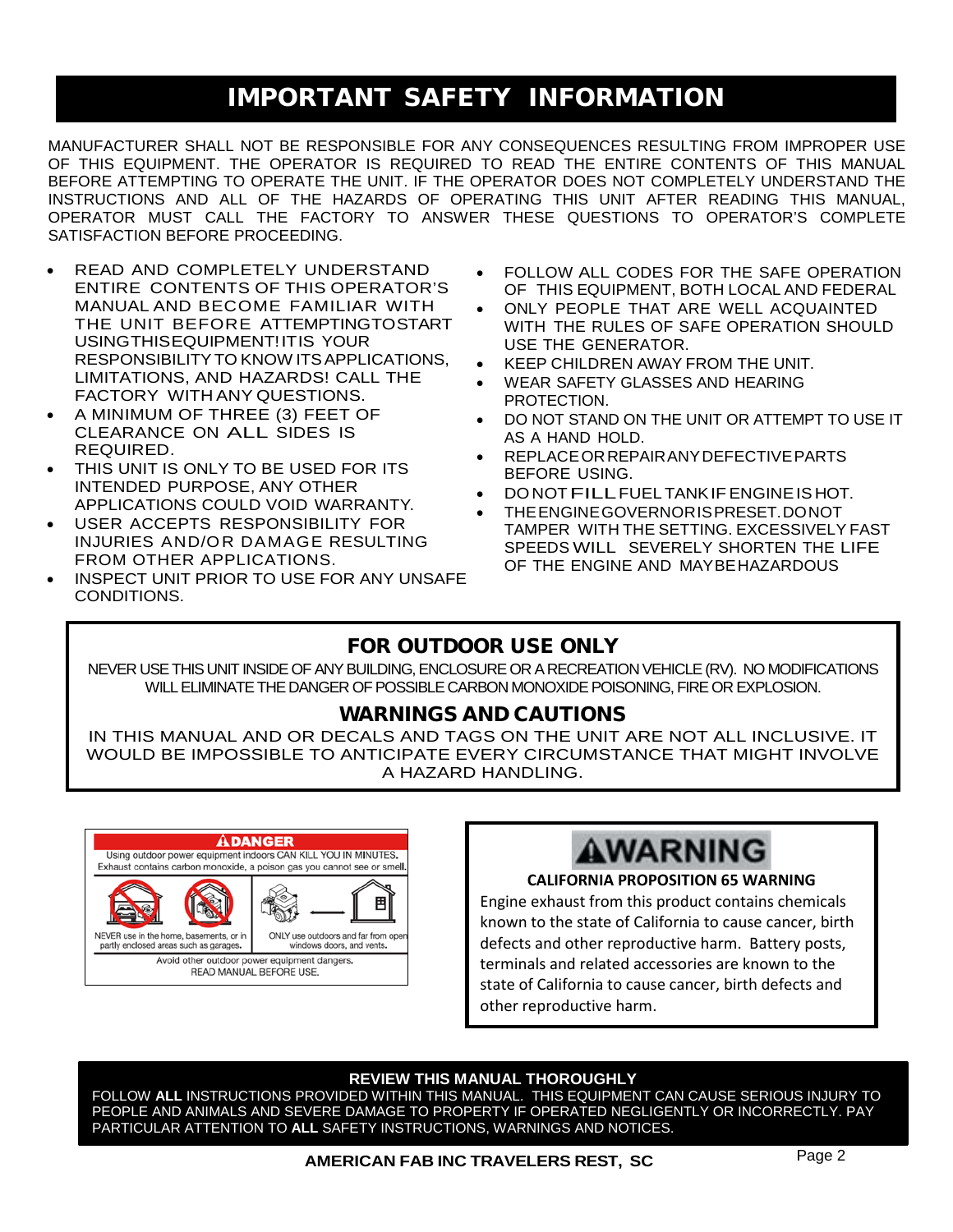## IMPORTANT SAFETY INFORMATION

#### **UNPACKING**

Inspect your air compressor carefully for any damage that may have occurred during transit. Be sure to inspect and tighten all bolts, screws and fittings before attempting to start the unit. Do not attempt to operate a damaged unit. It may burst and cause serious injury or property damaged.



Your compressor comes equipped with a guard over the drive wheel and belt assembly. Never attempt to operate this unit if the guard is damaged or removed. Personal injury could result from contact with moving parts.

**AWARNING** 

Never remove or attempt to adjust the safety valve. Keep it free from paint or any other accumulations.



This unit may cause electrical arcs that could ignite flammable gas or vapor. Keep flammable items away from the compressor and keep the compressor from flammable conditions.



Compressor parts may be hot even if the unit is not running.

## **MAINTENANCESCHEDULE**

|                                                         | <b>DAILY</b> | <b>EVERY MONTH/ 30 HRS</b> | <b>EVERY 6 MONTHS/ 500</b> |
|---------------------------------------------------------|--------------|----------------------------|----------------------------|
| Check Oil Levels                                        | х            |                            |                            |
| Check Air Filter                                        |              |                            |                            |
| <b>Check For Oil Leaks</b>                              | х            |                            |                            |
| Replace Air Filter                                      |              |                            |                            |
| Change Oil                                              |              |                            |                            |
| Drain condensate                                        | X            |                            |                            |
| Ensure belt guards and covers are<br>securely in place. | X            |                            |                            |

**THE COMPRESSOR PUMP REQUIRES 32oz (SAE30) OIL**

## **AWARNING**

**MINIMUM DISTANCE FOR CLEARANCE IS 3 FEET FOR ALL COMBUSTIBLE MATERIAL**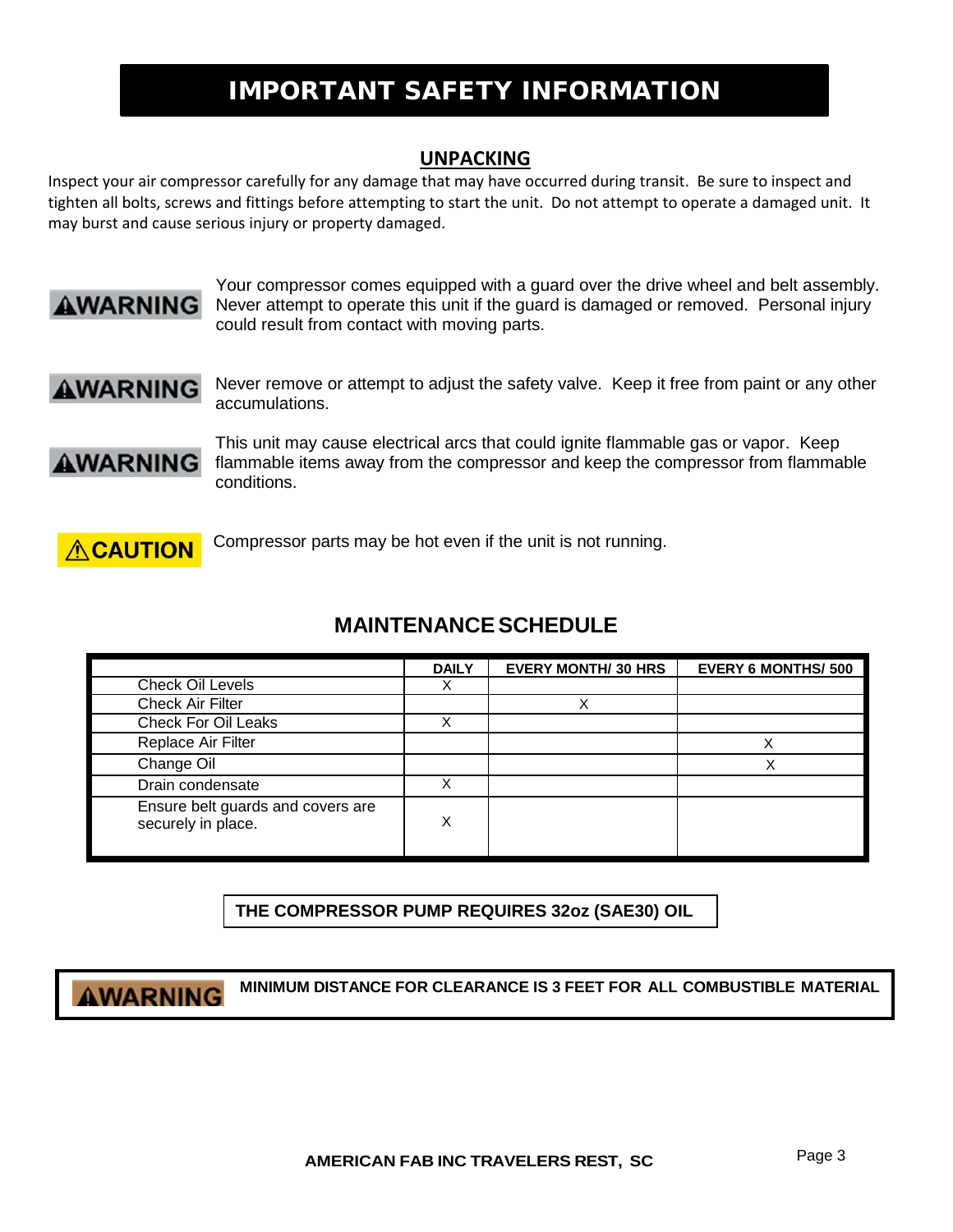## UNDERSTANDING YOUR UNIT

- **HOSE AND REGULATOR** Use 3/8 inch hose and regulator that has a minimum rating that exceeds the maximum working pressure of the compressor. The amount of air pressure released at the hose outlet is controlled by the regulator.
- **ACM SAFETY VALVE** This valve will release excessive pressure if the maximum pressure is exceeded.
- **DISCHARGE TUBE** This tube carries compressed air from the pump to the check valve. Never touch the discharge tube because it becomes very hot during operation.
- **UNLOADER** Valve used to release all pressure from the tanks and pump for starting.
- **CHECK VALVE** This is a one way valve that allows air to enter the tank but prevent air from going out of the tank.
- **HANDLE** The handle is provided to move the compressor.
- **BELT GUARD** The belt guard covers the belt and pulley.
- **DRAIN PETCOCK** Each tank has a drain petcock on the bottom and is used to drain moisture from the tank. Open the petcock and reduce air pressure below 10 psi and allow moisture to drain. This should only be done daily to reduce the risk of corrosion.

## **START UP**

#### **Starting the unit with electric start**

- Unit is shipped with the battery cables disconnected.
	- o Attach positive (red) lead first.<br>
	o Attach negative (black) lead la
	- Attach negative (black) lead last.
- Rotate the fuel valve to the "on" position.(figure 1 or 2)
- Move the choke to the "closed" or "start" position. (figure 2 or 6 depending on the type of engine. Consult your engine manual)
- Open the unloader as shown in figure 8.
	- o Note, it is normal for air to escape when the unloader is opened for starting. Pressure must be released from the system prior to starting the engine.
- Assure the throttle is pushed to the left. (figure 5)
- Turn key to the "start" position. See figure 6
- Once engine starts, return key to the "run" position.
- Move choke to the "open" or run position.

.

• Close the unloader valve as shown in figure 7

#### **Starting the unit manually**

- Rotate the fuel valve to the "on" position.(figure 1 or 2)
- Move the choke to the "closed" or "start" position. (figure 2 or 6 depending on the type of engine. Consult your engine manual)
- Open the unloader as shown in figure 8.
	- o Note, it is normal for air to escape when the unloader is opened for starting. Pressure must be released from the system prior to starting the engine.
- Assure the throttle is pushed to the left. (figure 5)
- Turn key to the "on" position. See figure 4 or rotate ignition switch to the right as shown in figure 3.
- Pull starter grip slowly until resistance is felt.
- Pull cord briskly

.

- Return starter cord gently into the recoil housing.
- Move choke to the "open" or run position.
- Close the unloader valve as shown in figure 7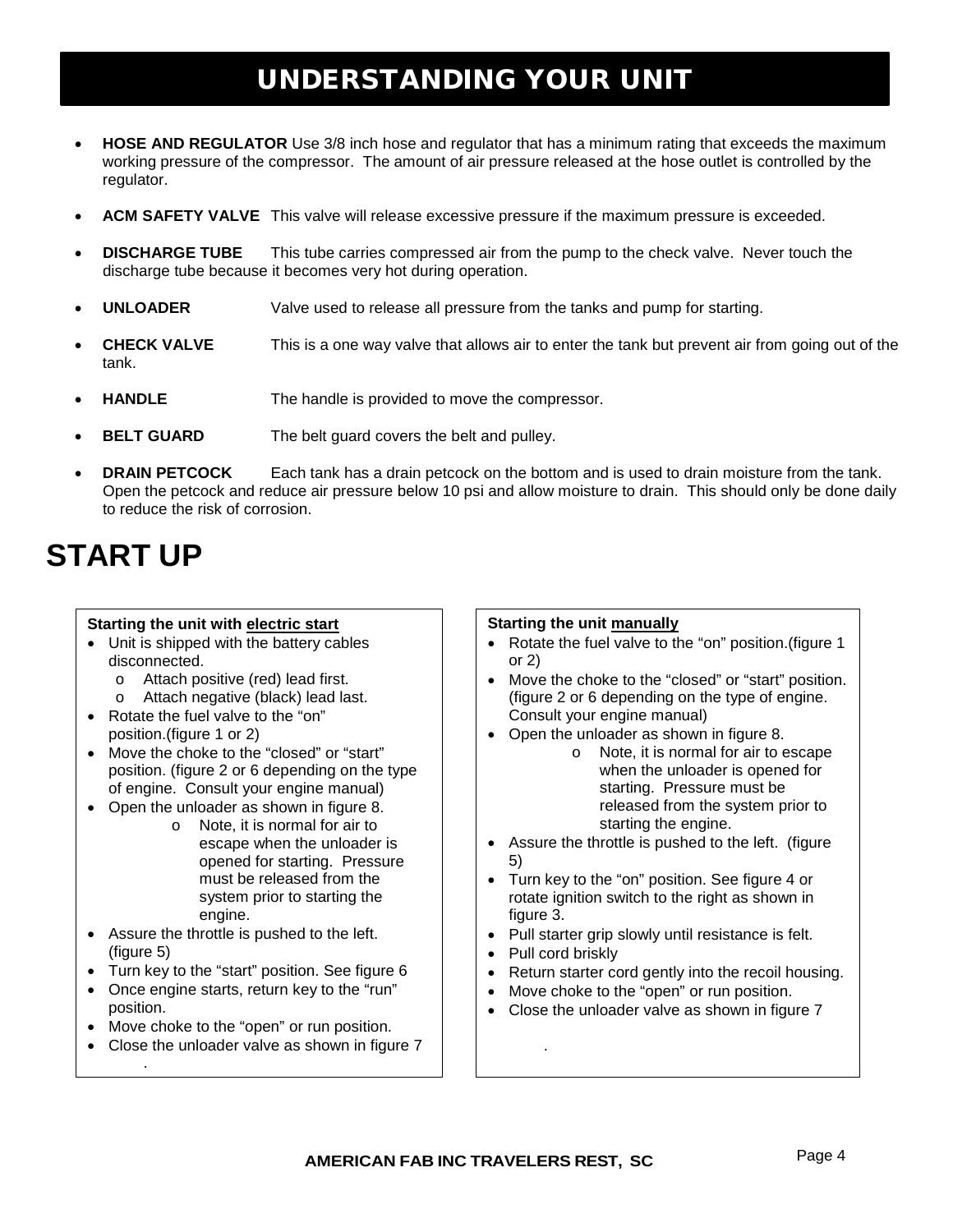

**Choke in start position**



**Fuel Valve on**







*ONLY* **on electric start models**





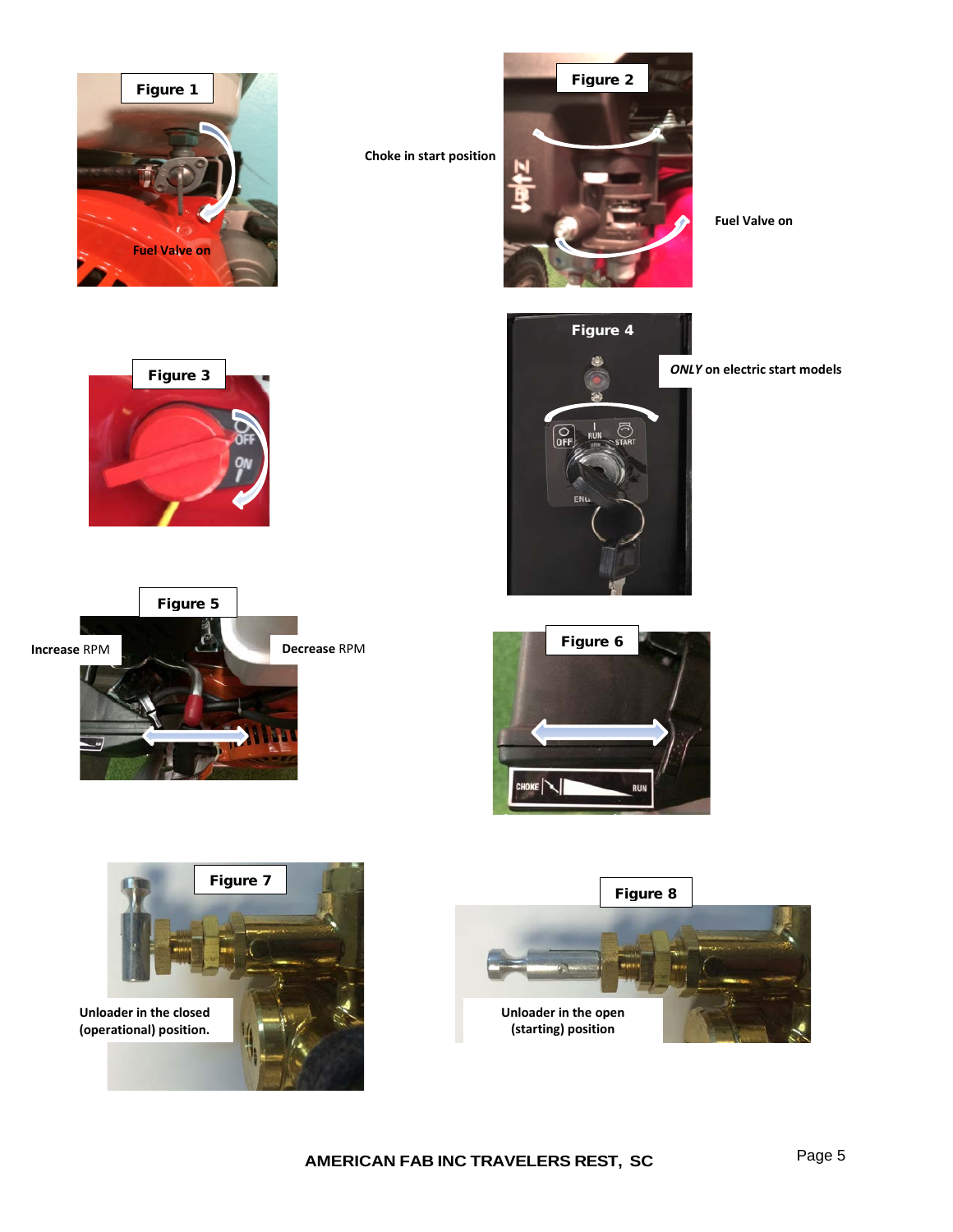

## BATTERY TYPE: 12 Volt DC 12AH/20HR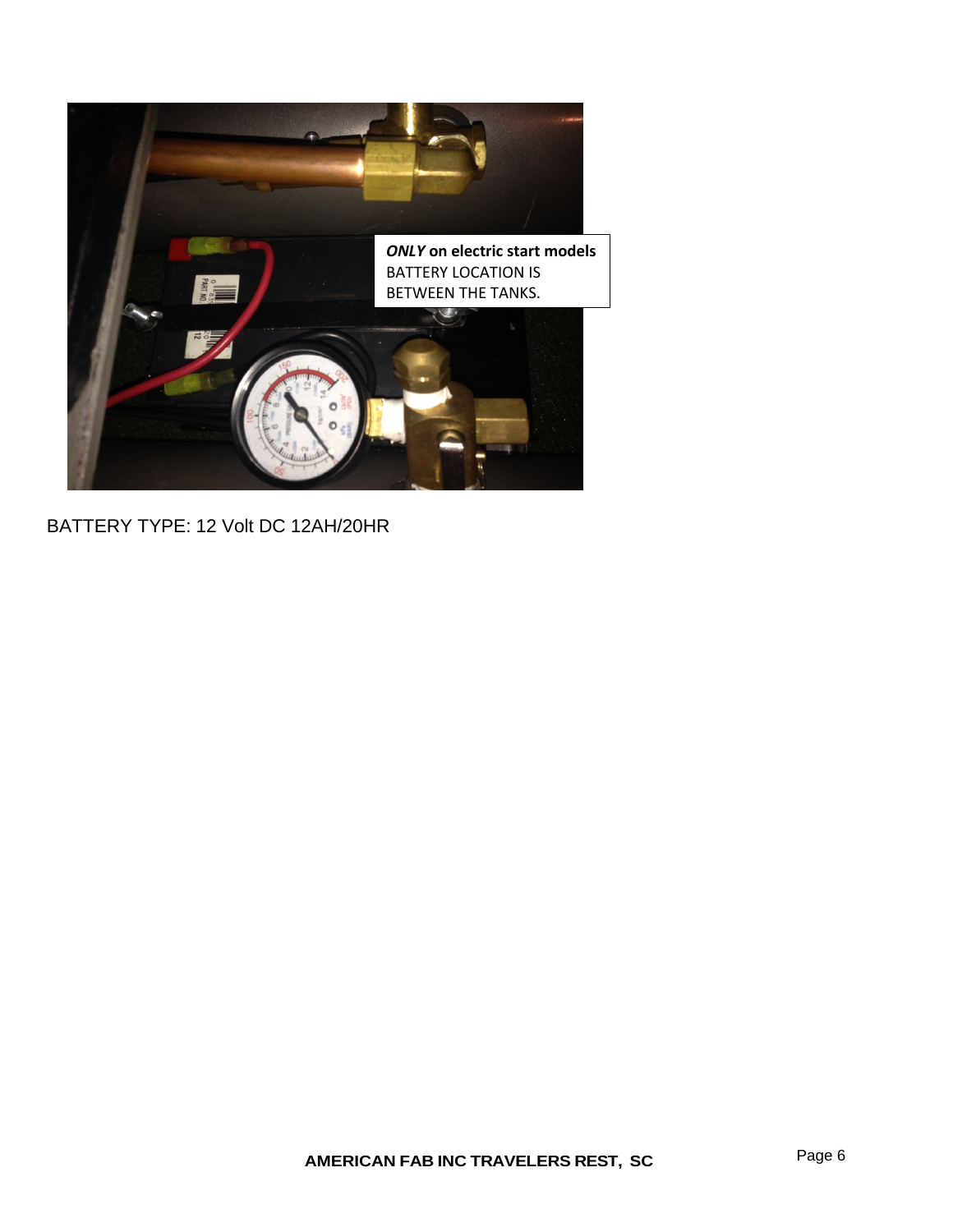## **A DANGER**

Stored batteries give off explosive hydrogen gas while recharging. An explosive mixture will remain around the battery for a period of time after it has completed recharging. Any spark can ignite the hydrogen and cause an explosion. Such an explosion can shatter the battery and cause blindness or other serious injury.



Avoid smoking, open flames, sparks or any other source of heat around a battery. Wear protective goggles, rubber apron and rubber gloves when working around a battery. Battery electrolyte fluids are an extremely corrosive sulfuric acid solution than can cause severe burns. If a spill occurs, immediately flush with clear water.



**Never** short the battery terminals! Electrical short, shock, burns or explosion will occur!

#### Stopping the engine

- Rotate key or **ignition** switch counterclockwise to the **off** position.
- Rotate the fuel valve to the closed position for storage, maintenance or transportation.
- Disconnect battery for storage or maintenance.



Avoid other outdoor power equipment dangers. READ MANUAL BEFORE USE.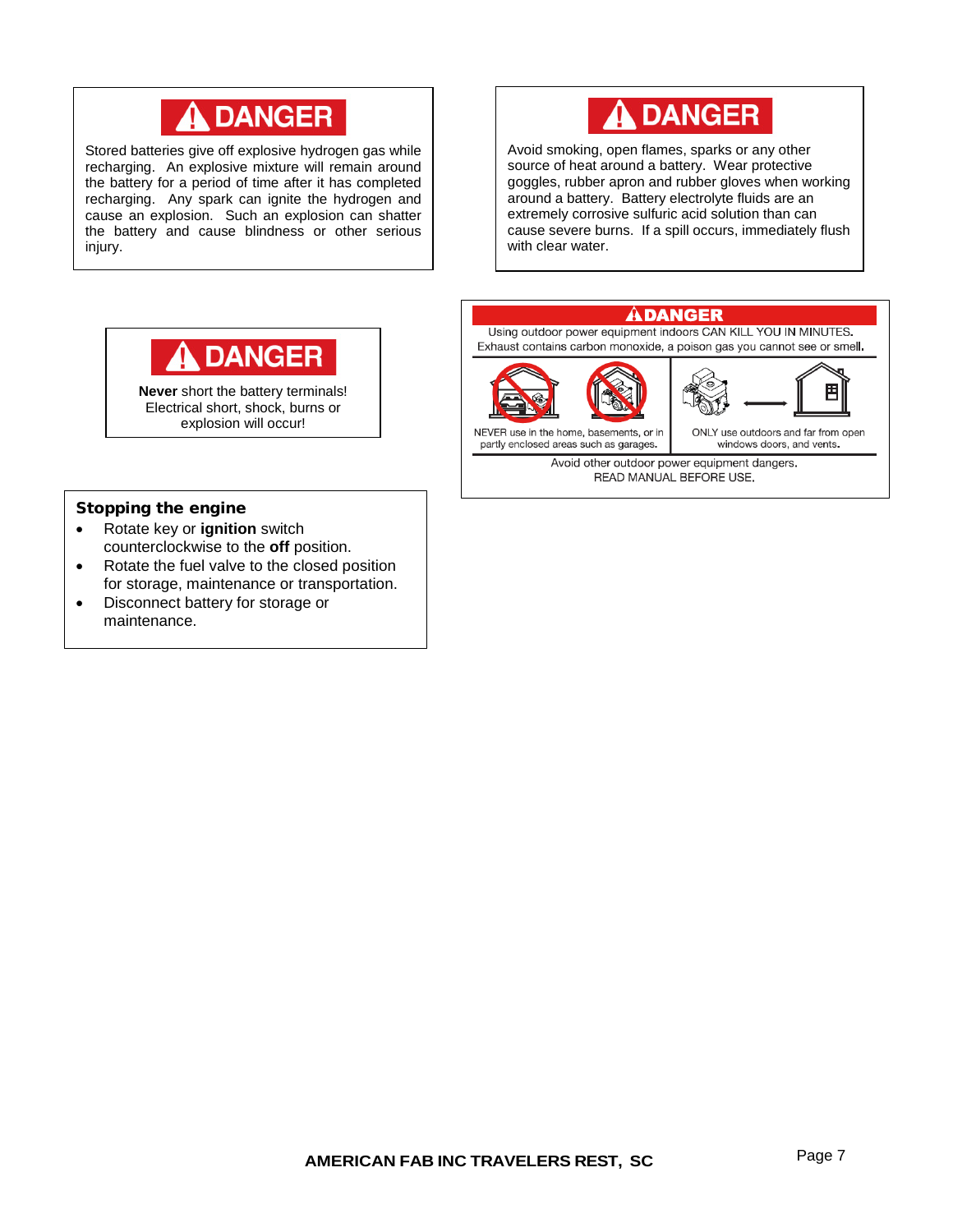| <b>CHECK AND FILL OIL</b>                                                                                                                                                                                                                                | <b>CHECK AND FILL FUEL</b>                                                                                                                                                                                                                                                                                | <b>CHECK/REPLACE FILTER</b>                                                                                                                                                                                                                                                                 |
|----------------------------------------------------------------------------------------------------------------------------------------------------------------------------------------------------------------------------------------------------------|-----------------------------------------------------------------------------------------------------------------------------------------------------------------------------------------------------------------------------------------------------------------------------------------------------------|---------------------------------------------------------------------------------------------------------------------------------------------------------------------------------------------------------------------------------------------------------------------------------------------|
| <b>CAUTION</b><br>DO NOT ATTEMPT TO START THE                                                                                                                                                                                                            | <b>WARNING</b><br>DO NOT OVERFILL! LEAVE ROOM FOR                                                                                                                                                                                                                                                         | <b>CAUTION</b><br>DO NOT CLEAN AIR FILTER WITH                                                                                                                                                                                                                                              |
| <b>ENGINE BEFORE CHECKING OIL</b><br>1. Place generator on a level surface.<br>2. Clean area around oil fill opening.                                                                                                                                    | <b>FUELEXPANSION.NEVER FILL</b><br><b>FUEL INDOORS. NEVER FILL FUEL</b><br>WHEN ENGINE IS HOT OR RUNNING.<br><b>DONOTSMOKEORFILL</b>                                                                                                                                                                      | ANY TYPE OF DETERGENT.<br>1. Remove cover panel.<br>2. Loosen screw and remove air                                                                                                                                                                                                          |
| 3. Remove the dipstick.<br>4. Wipe the dipstick clean.<br>5. Reinsert dipstick and check oil<br>level.<br>DO NOT OVERFILL<br>6.<br>6. CLOSE OIL CAP.<br>7. Change oil as published<br>UPPER LIMIT<br>. <del>.</del> <del>. .</del><br><b>LOWER LIMIT</b> | 1. Fill with gasoline fuel only<br>2. Clean area around fuel cap.<br>3. Remove fuel cap.<br>4. Add fuel to fuel tank.<br>DO NOT overfill. Do not fill above<br>5.<br>the red plug inside the fuel tank<br>filter (this allows for fuel expansion)<br>6. Replace fuel cap.<br>7. Wipe up any spilled fuel. | filter cover<br>3. Never wash air cleaner with any<br>kind of detergent or cleaning sol-<br>vent.<br>4. Air filter should be changed if<br>engine performance decreases or<br>color of exhaust changes.<br>Never run engine without air filter.<br>5.<br>This will cause rapid engine wear. |

#### **CHANGING THE ENGINE OIL**

\*First oil change should be after 5 hours. After initial break-in period change oil every (30) hours.

- Remove the oil cap or dipstick
- Place a container underneath the drain bolt
- Unscrew the oil drainage bolt
- Allow oil to drain completely
- Reinstall the drainage bolt and tighten securely.
- Refill the oil per the check and fill instructions above.
- 16 ounce oil capacity in the crankcase depending on the amount of oil drained.
- Reinstall the dipstick.

**NOTE:** Used oil must be disposed of properly. Take used motor oil to an approved recycling center.

*\*First oil change should be after 5 hours. After initial break-in period change oil every (30) hours.*

#### **SPARK PLUG MAINTENANCE**

The spark plug must be properly gapped and free of deposits in order to ensure proper engine operation.

- Remove the spark plug cap
- Clean area around the base
- Remove the spark plug
- Inspect the spark plug for damage and clean with a wire brush. If there is any damage, the plug should be replaced. If you replace the plug, use the recommended spark plug or equivalent: **NGK-BPR6ES**.
- The gap between the electrodes is **.027'-.030**" SEE ENGINE MANUAL.
- Thread the spark plug in by hand to prevent cross threading.
- If using a NEW plug, once the plug seats by hand, tighten the plug 1/2 rotation with a wrench to compress the washer.
- If reusing the old plug, once the plug seats by hand tighten the plug 1/8-1/4 rotation with a wrench to compress the washer.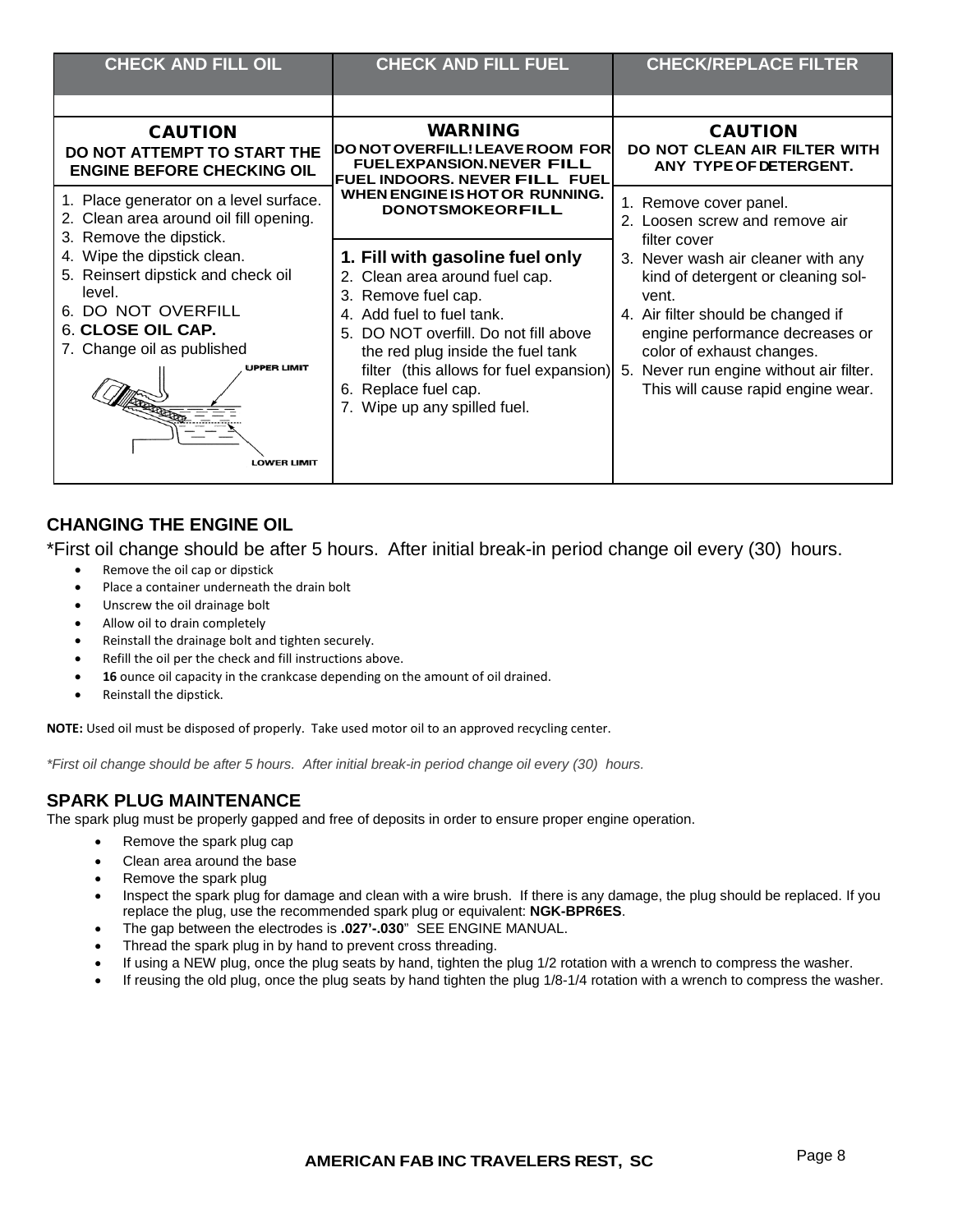- RELEASEALLPRESSUREFROMTHESYSTEM BEFORE ATTEMPTING TO PERFORM ANY MAINTENANCE. SEE FIGURE 8 ABOVE.
- **BEFOREEACH USE**. CHECK THEAIR FILTER, THE OIL LEVEL, AND THE GASOLINE SUPPLY BEFORE STARTINGTHEENGINE. TESTTHEACM SAFETYVALVE BEFORE STARTING THE ENGINE.
- PULL THE RING ON THE SAFETY VALVE AND LET IT SNAP BACK TO ITS NORMAL POSITION. THIS VALVE IS DESIGNED TO RELEASE AIR AUTOMATICALLY WHEN THETANKPRESSUREEXCEEDSTHEPRESET MAXIMUM. THE ACM VALVE MUST BE REPLACED IF AIR LEAKSAFTER THE RING HASBEEN RELEASED OR IF THE VALVE IS STUCK AND CANNOT BE ACTIVATED BY THE RING.
- NEVER TAMPER WITH THE ACM SAFETY VALVE! CLEAN DEBRIS FROM THE ENGINE, FLYWHEEL, TANK, AIRLINES, AND PUMP COOLING FINS BEFORE ATTEMPTING TO START THE ENGINE.
- **AFTER EACH USE.** BE SURETODRAIN THE TANKS COMPLETELY AFTER EACH USE.
- **COMPLETE TANK INSPECTION**. CAREFULLY INSPECT THE TANK OFTEN FOR CRACKS FORMING AROUND THE WELDS. REMOVE PRESSURE FROM THE TANK IMMEDIATELY AND REPLACE THE TANK IF A CRACKIS DETECTED.
- NEVEREVERATTEMPTTOREPAIRORMODIFYA TANK!



- **DRIVEBELT**BELTSTENDTOSTRETCHASA RESULT OF NORMAL USE. THE BELT WILL DEFLECT ABOUT 1/2 INCH WITH FIVE POUNDS OF PRESSUREAPPLIED MIDWAY BETWEEN THE ENGINE PULLEY AND THE PUMP (SEE BELOW).
- **ADJUSTING THE BELT TENSION** REMOVE THE BELT GUARD.
- LOOSEN THE ENGINE BRACE.
- LOOSEN THE 4 FASTENERS HOLDING THE ENGINE TOTHEBASEPLATE.
- SHIFT THE MOTOR TO PROPERLY ALIGN BELT. LAY A STRAIGHT EDGE AGAINST THE FACE OF THE FLYWHEEL,TOUCHING THE RIM IN TWO PLACES (SEE BELOW).
- ADJUST THE MOTOR OR THE FLYWHEEL UNTILTHE BELT RUNS PARALLEL TO THE STRAIGHT EDGE.
- USE A GEAR PULLER TO MOVE THE PULLEY ONTHE SHAFTAND TIGHTENTHE FASTENERS.
- ADJUST THE BRACE AND REINSTALL.
- **STORAGE.** DRAIN TANKS. DISCONNECT HOSE AND HANG WITH OPEN END DOWN TO ALLOW MOISTURE TODRAIN.
- STORE IN A COOL, DRY PLACE.

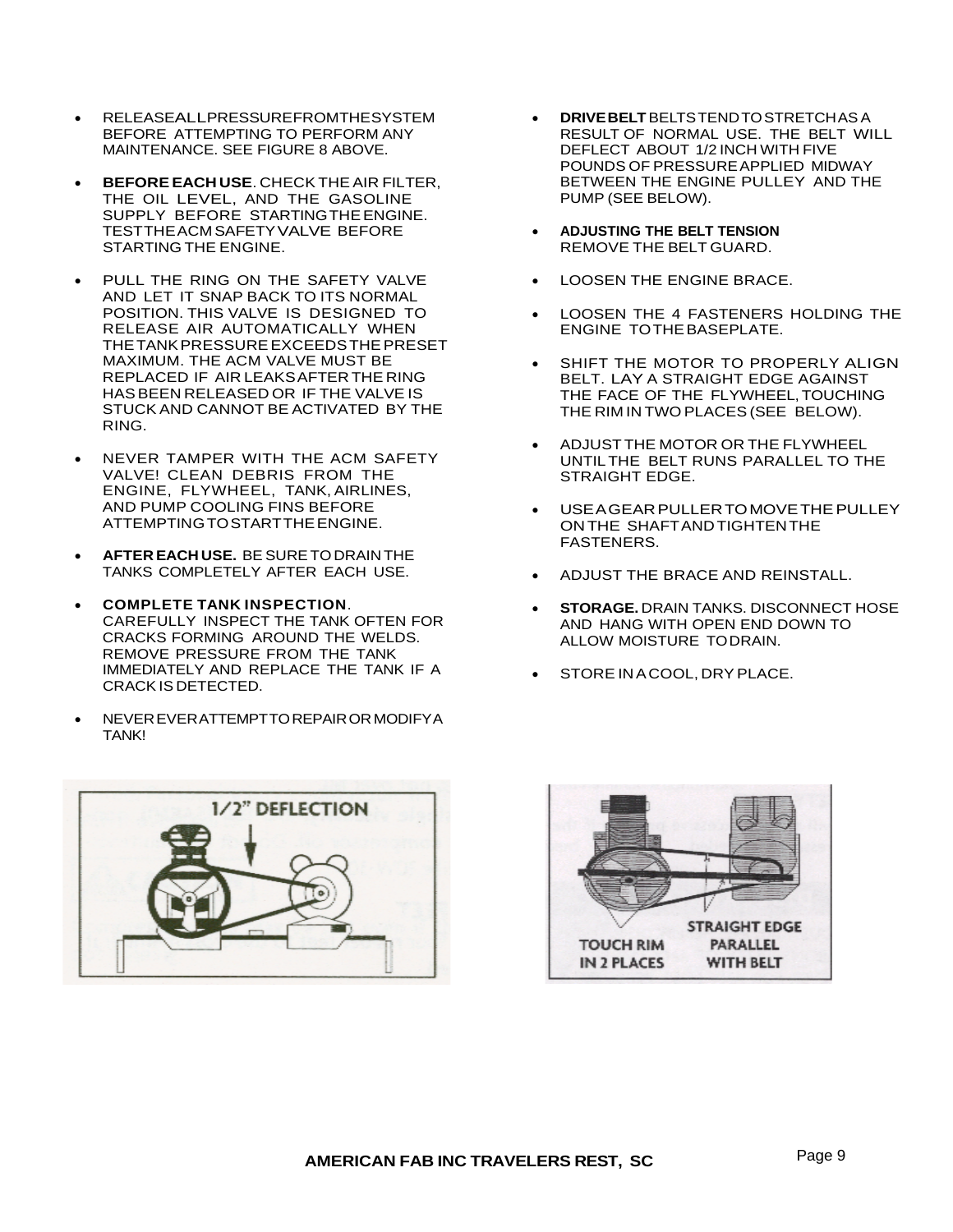## TROUBLESHOOTING

| <b>ENGINE</b>                                             |                                                                                                                                                                                                                                                                                                                                                                                                                                                                                                                       |                                                                                                                                                                                                                                                                                                                                                                                                                                                                                                                                                                                           |  |  |
|-----------------------------------------------------------|-----------------------------------------------------------------------------------------------------------------------------------------------------------------------------------------------------------------------------------------------------------------------------------------------------------------------------------------------------------------------------------------------------------------------------------------------------------------------------------------------------------------------|-------------------------------------------------------------------------------------------------------------------------------------------------------------------------------------------------------------------------------------------------------------------------------------------------------------------------------------------------------------------------------------------------------------------------------------------------------------------------------------------------------------------------------------------------------------------------------------------|--|--|
| <b>PROBLEM</b>                                            | <b>CAUSE</b>                                                                                                                                                                                                                                                                                                                                                                                                                                                                                                          | <b>SOLUTION</b>                                                                                                                                                                                                                                                                                                                                                                                                                                                                                                                                                                           |  |  |
| Engine will not start or Engine<br>starts but runs rough. | Ignition switch or On/Off<br>1.)<br>switch is turned off<br>2.) Battery is dead (electric<br>Start only!)<br>3.) Fuel valve is turned off<br>4.) Out of fuel<br>5.) Water in fuel<br>6.) Stale Fuel<br>7.) Carburetor is clogged or<br>float is stuck closed<br>8.) Throttle lever is in slow<br>position<br>9.) Not enough speed or force<br>for recoil start<br>10.) Dirty air cleaner<br>11.) Low oil level<br>12.) Possible fouled spark plug<br>or faulty ignition system<br>13.) Engine has lost<br>compression | 1.) Turn ignition switch or<br>on/off switch on<br>2.) Charge or replace battery<br>3.) Turn fuel valve on<br>4.) Fill fuel tank<br>Drain fuel tank into an<br>5.)<br>approved container and<br>refill with fresh fuel<br>6.) (see $#5$ above)<br>7.) Have carburetor cleaned by<br>a service dealer<br>8.) Move throttle lever toward<br>engine (left) to increase<br>RPM's<br>9.) Read and follow starting<br>instructions<br>10.) Replace or clean air filter<br>11.) Add oil to proper level<br>12.) Check spark plug for spark<br>13.) Contact customer service at<br>1-800-845-4141 |  |  |
| Engine shuts down during<br>operation                     | Out of fuel<br>1.)<br>2.) Low oil level<br>3.) Debris in carburetor<br>4.) Possible faulty ignition<br>system or spark plug<br>5.) Fault in engine                                                                                                                                                                                                                                                                                                                                                                    | 1.) Fill fuel tank<br>2.) Add oil to proper level<br>3.) Have carburetor cleaned by<br>service dealer<br>4.) Check spark plug for spark<br>Contact customer service at<br>5.)<br>1-800-845-4141                                                                                                                                                                                                                                                                                                                                                                                           |  |  |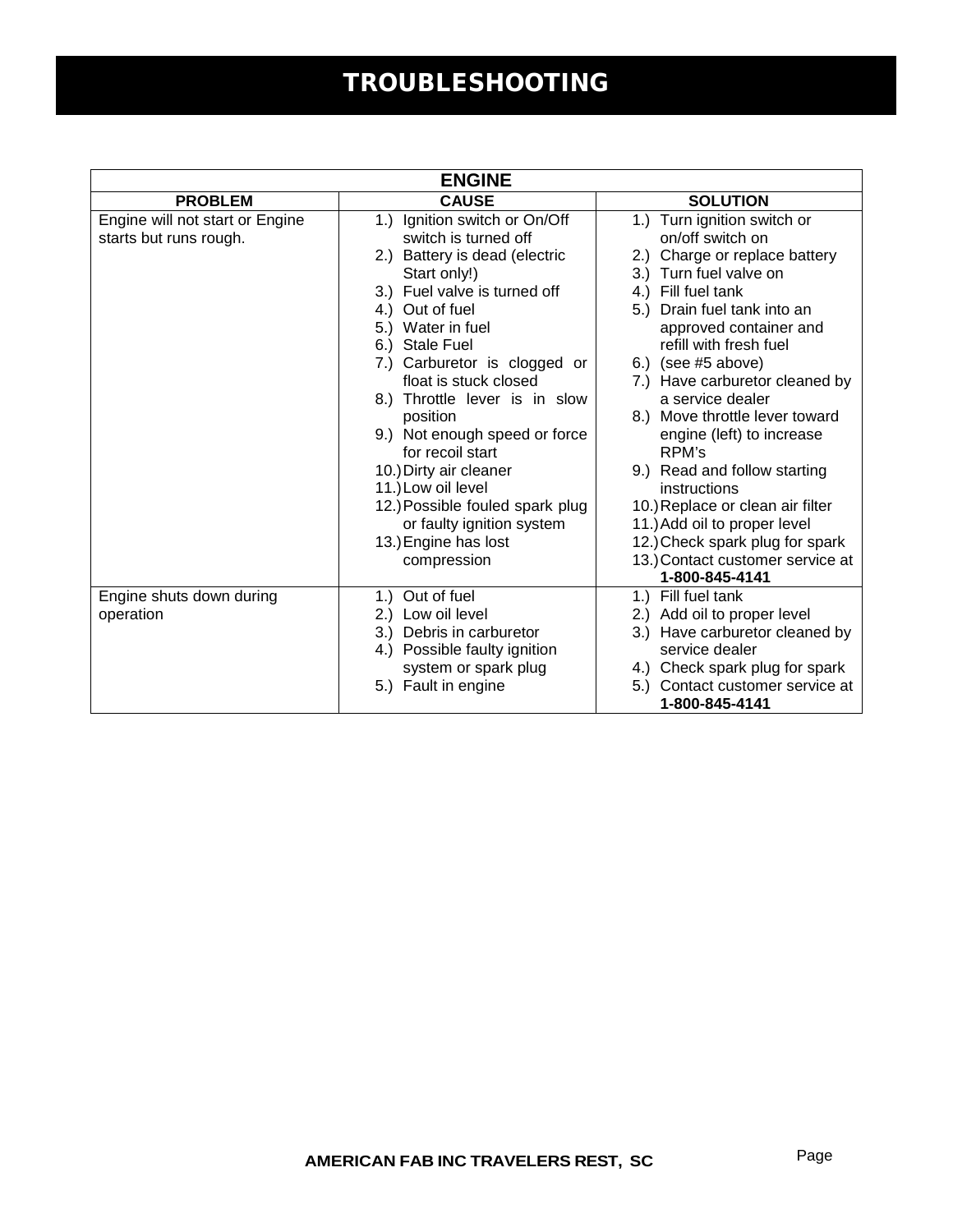| <b>COMPRESSOR PUMP</b>     |                                                                                                                                                                                                       |                                                                                                                                                                                                                                                                                                                                                                                                                           |  |  |
|----------------------------|-------------------------------------------------------------------------------------------------------------------------------------------------------------------------------------------------------|---------------------------------------------------------------------------------------------------------------------------------------------------------------------------------------------------------------------------------------------------------------------------------------------------------------------------------------------------------------------------------------------------------------------------|--|--|
| Problem                    | Cause                                                                                                                                                                                                 | <b>Solution</b>                                                                                                                                                                                                                                                                                                                                                                                                           |  |  |
| Low Discharge Pressure     | 1.) Air leaks<br>2.) Leaking valves<br>3.) Restricted air intake<br>4.) Slipping belt<br>5.) Blown head or seals in<br>pump<br>6.) Regulator/unloader valve<br>needs adjusting<br>7.) Low compression | 1.) Listen for escaping air. Apply<br>soap solution to fittings to see<br>if the bubbles appear<br>2.) Replace ACM or<br>regulator/unloader valve<br>3.) Clean the air filter element<br>4.) Remove belt guard and<br>tighten belt (see pg. 8)<br>5.) Replace V pump (no rebuild<br>kits)<br>6.) Adjust regulator/unloader<br>valve<br>7.) Replace pump (no rebuild kit)<br>Contact customer service at<br>1-800-845-4141 |  |  |
| Pump is Overheating        | 1.) Poor ventilation<br>2.) Dirty cooling surfaces<br>3.) Blown cylinder head on<br>pump<br>4.) Low oil in pump                                                                                       | 1.) Move compressor to a well-<br>ventilated area<br>2.) Clean all cooling surfaces<br>including air filers on engine<br>and pump<br>3.) Both pump heads should be<br>pulling air in to cool pump. If<br>one or both heads are<br>blowing air out, pump must<br>be replaced<br>4.) Check oil level thru site glass<br>at base of pump. Add oil as<br>needed. Use SAE 30 in<br>compressor pump                             |  |  |
| <b>Excessive Belt Wear</b> | 1.) Pulley is out of alignment<br>2.) Belt too loose or too tight<br>3.) Pulley wobbles                                                                                                               | 1.) Re-align pulley<br>2.) Adjust belt tension (see pg. 8)<br>Check belt for wear. Replace<br>belt if needed<br>3.) Check for worn or bent<br>crankshaft, worn or loose<br>keyway. Check shaft bore in<br>pulley for wear                                                                                                                                                                                                 |  |  |
| <b>Unit Stalls</b>         | 1.) Low Oil levels<br>2.) Engine shuts down when<br>tank pressure reaches<br>maximum capacity                                                                                                         | 1.) Check oil level in engine and<br>pump. (use SAE 30 oil in<br>pump and engine)<br>2.) Throttle control needs to be<br>adjusted to higher RPM.                                                                                                                                                                                                                                                                          |  |  |